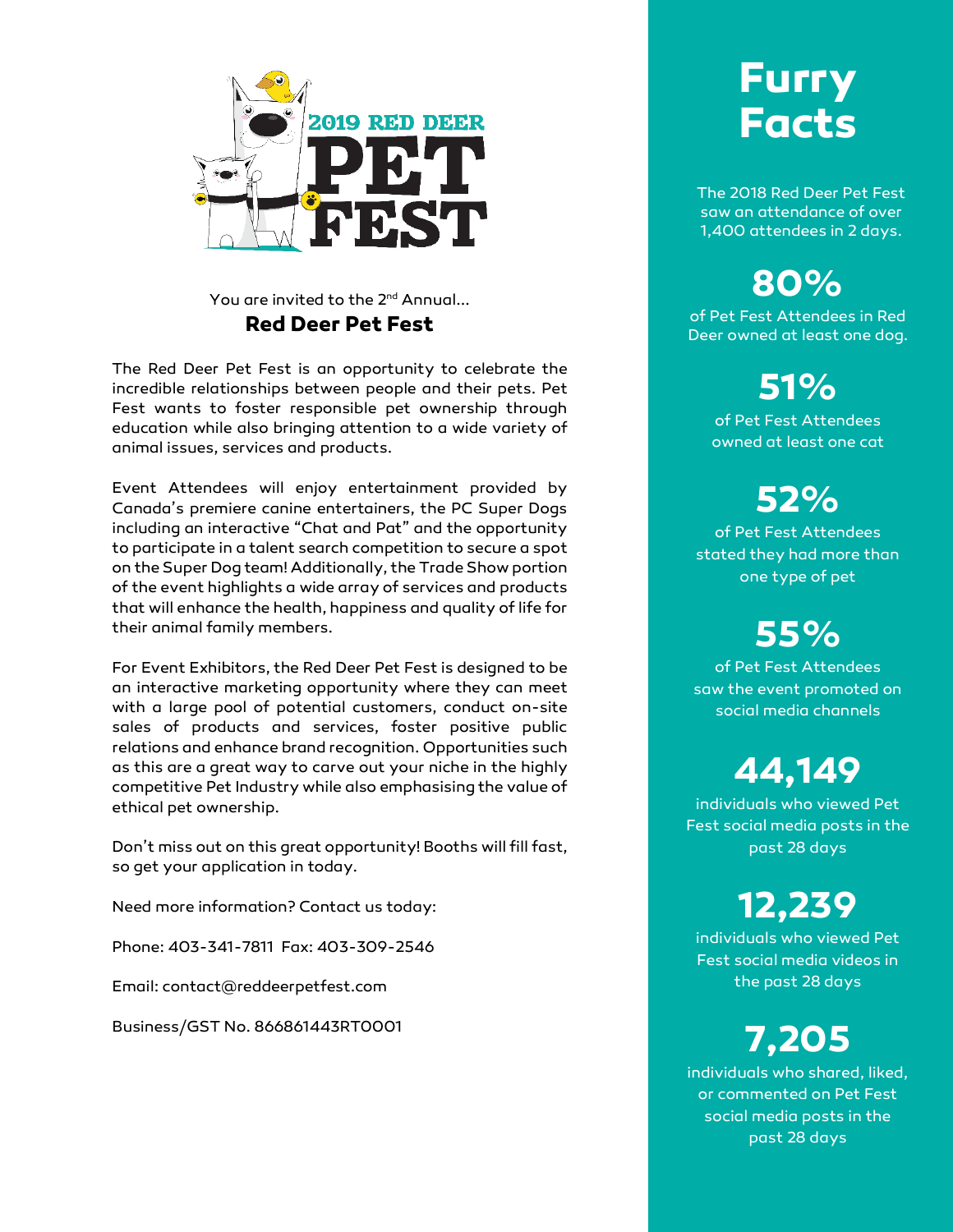# **EXHIBITOR APPLICATION**

## **RED DEER PET FEST**

June 1 & 2, 2019 Saturday 10 am - 6pm Sunday 10am - 5pm

Phone: 403-341-7811 F: 403-309-2546 Business/GST No. 866861443RT0001

### **PROCEDURE**

- 1. Fill out the application completely.
- 2. Submit application forms via fax, email, or in person only. A physical form is required thus phone registrations will not be accepted.
- 3. Payment will be processed according to the attached documents or completed over the phone. An invoice will be sent out once payment has been processed.
- 4. For all exhibitors liability insurance, and for those selling or having animals onsite, vet records, vaccination reports, and licenses to sell will need to be brought to the Pet Fest set-up and copy provided to the registers.

| Primary Contact: _______________________________                                                                                        |      |          |                       |
|-----------------------------------------------------------------------------------------------------------------------------------------|------|----------|-----------------------|
|                                                                                                                                         |      |          | (Cell/Office/Company) |
| <b>Address:</b><br><u>. 2002. godine i postava se uz svoje u postava se uz svoje u postava se uz svoje u postava se uz svoje u post</u> |      |          |                       |
| <b>Street Address</b>                                                                                                                   | City | Province | Postal Code           |

## **VENDOR CHOICES**

| <b>BOOTH SIZES</b>       |                                                       |                                       |                                         |                               |                                        |  |  |
|--------------------------|-------------------------------------------------------|---------------------------------------|-----------------------------------------|-------------------------------|----------------------------------------|--|--|
|                          | <b>EXHIBIT</b><br><b>SPACE SIZE</b>                   | <b>PRICE EXPIRES</b><br><b>MARCH4</b> | <b>PRICE EXPIRES</b><br><b>APRIL 11</b> | <b>PRICE EXPIRES</b><br>MAY 4 | <b>FINAL DEADLINE</b><br><b>MAY 30</b> |  |  |
| $\Box$                   | 10 x 10 Rescue Sponsored or<br>Not for Profit Booth   | \$275                                 | \$300                                   | \$325                         | \$350                                  |  |  |
| $\Box$                   | 10 x 10 Small Business Booth<br>(3 Employees or Less) | \$355                                 | \$410                                   | \$465                         | \$515                                  |  |  |
| □                        | $10 \times 10$                                        | \$650                                 | \$700                                   | \$750                         | \$800                                  |  |  |
| $\Box$                   | $10 \times 20$                                        | \$1300                                | \$1400                                  | \$1500                        | \$1600                                 |  |  |
| $\Box$                   | $20 \times 20$                                        | \$2550                                | \$2750                                  | \$2950                        | \$3150                                 |  |  |
| $\Box$                   | $20 \times 30$                                        | \$3900                                | \$4200                                  | \$4500                        | \$4800                                 |  |  |
| □                        | Corner Add on (Per corner)                            | \$25                                  | \$50                                    | \$75                          | \$100                                  |  |  |
| <b>TOTAL BOOTH PRICE</b> |                                                       |                                       |                                         |                               | \$                                     |  |  |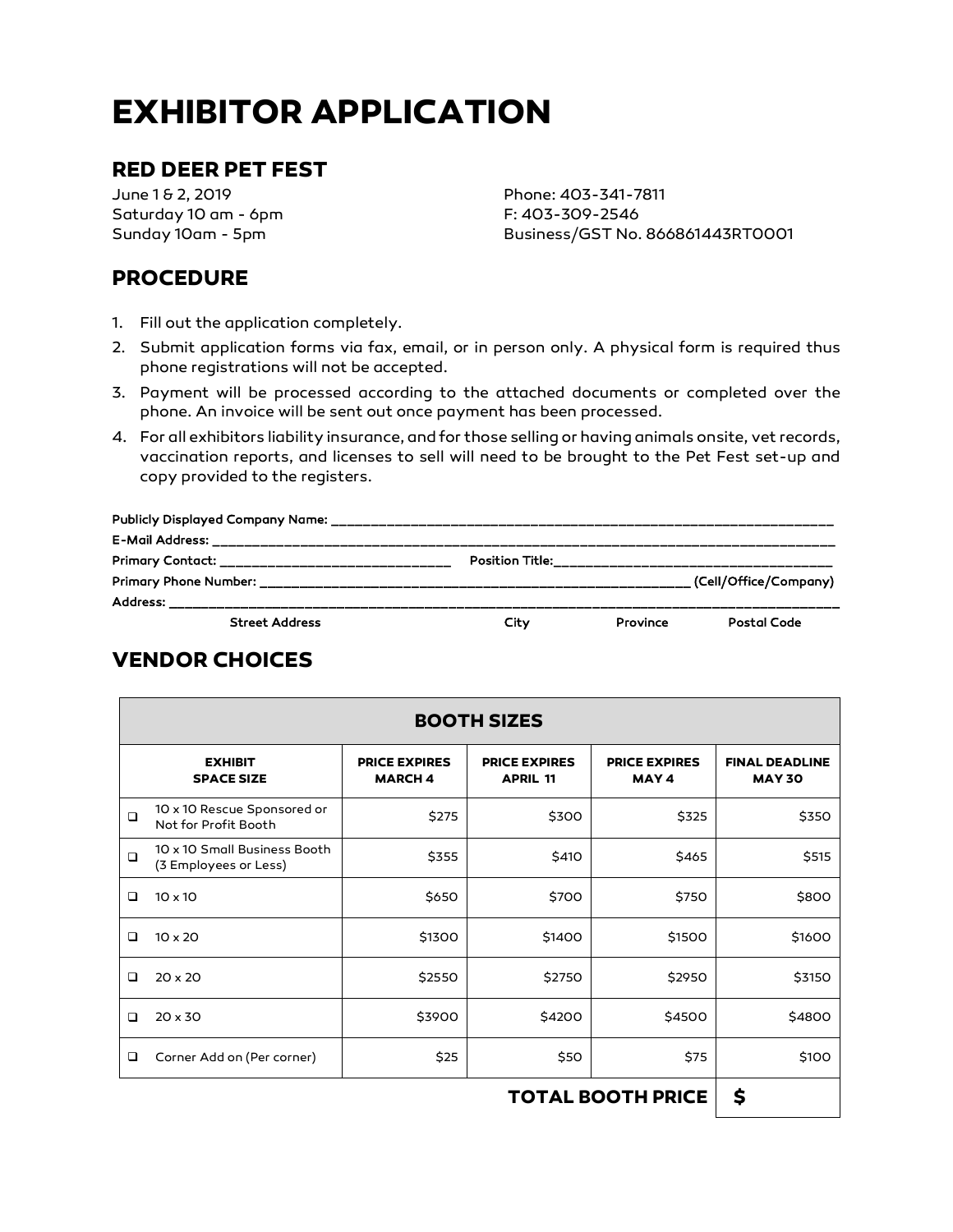#### Setup Schedule:

- 1. Below is the set-up schedule for Vendors, please select three time slots that work best for your company.
- 2. Companies requiring trucks to move-in products will need to do so during the first two slots.
- 3. If you require additional time, please note this in the comments section.
- May 31, 2019 11:00am to 1:00pm
- $\Box$  May 31, 2019 12:00pm to 3:00pm
- $\Box$  May 31, 2019 1:00pm to 3:00pm
- May 31, 2019 2:00pm to 4:00pm

#### All booths include the following items:

- 8' back draping
- 3' side draping (unless on a corner)
- 2 Vendor Badges: Rescue Sponsored or Not for Profit Booth, Small Business Sponsored Booths, 10 x 10 Standard Booth
- 3 Vendor Badges: 10 x 20 Standard Booth
- 4 Vendor Badges: 20 x 20 Standard Booth and 20 x 30 Standard Booth
- \*\*\* Additional Vendor Badges Available Upon Request \*\*\*

#### Other available options:

- Power is available upon request and at additional costs, please contact us for further details
- Tables and other additional booth add-ons must be ordered and paid for directly through the Westerner Park's sole logistics provider Goodkey Show Services (Phone: 780-426-2211 or Email: exhibitorservices@goodkey.com)

#### **\*\*\* PRICING WILL BE DETERMINED BY THE DATE THAT BOTH THE APPLICATION AND PAYMENT ARE RECEIVED \*\*\* \*\*\* BOOTH PRICES INCLUDE 5% GST AND ALL OTHERS ADMINISTRATIVE FEES \*\*\* \*\*\* EXHIBIT PRICES MAY BE SUBJECT TO CHANGE \*\*\***

#### Other Requirements:

All Exhibitors must submit proof of insurance by the show date with a Copy of the policy to be left with the registrants. Minimum of \$2,000,000.00 liability coverage is required. Your insurance company can transfer your existing liability insurance to include the Westerner Park, Spectrum Promotions and Red Deer Pet Fest as additional insured for the weekend of the show. If you do not have existing coverage, you will be required to purchase insurance designed specifically for exhibitors.

### **\*\*\* PLEASE NOTE \*\*\***

Encroachment: Exhibitors will be charged a fee for any intrusion into the aisles or other exhibit space during the hours of the event. Please ensure you have booked enough space to accommodate your needs.

- May 31, 2019 3:00pm to 5:00pm
- May 31, 2019 4:00pm to 5:00pm
- May 31, 2019 4:00pm to 6:00pm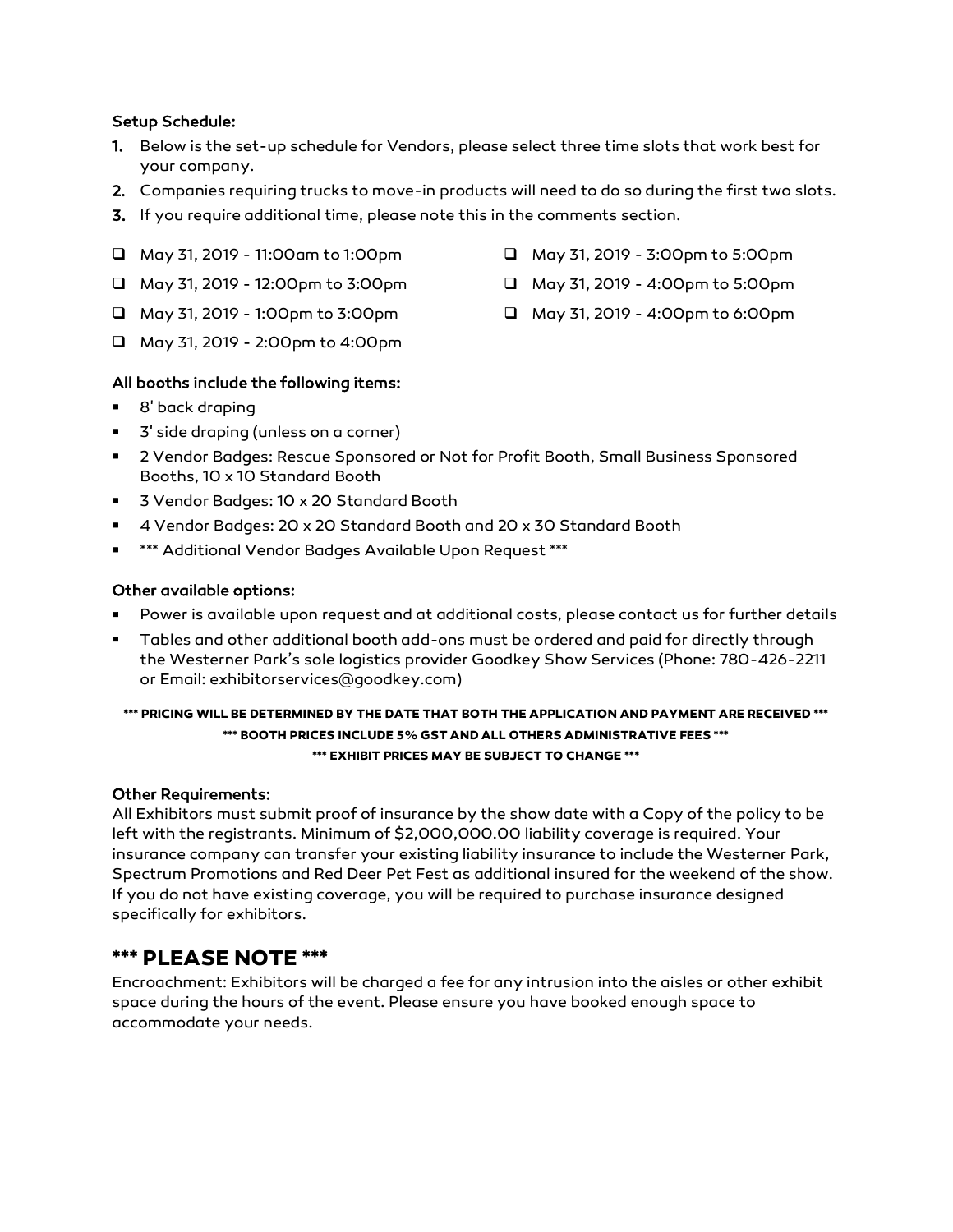### **PAYMENT OPTIONS**

#### Cash or Cheque

- Cheque / Money order enclosed (Full invoice amount required if paying by cheque)
- $\Box$  I will stop by Career Assistance Network at Unit 102, 5214 47<sup>th</sup> Avenue during regular business hours (8:30am – 4:30pm) to process my payment via debit or cash before May 31, 2019.

#### Credit Card Payment Option

 $\Box$  I authorize  $\zeta$  \_\_\_\_\_\_ from my credit card to satisfy the 100% total due for this contract upon its processing

| Card Number:                               | ______<br>__<br>___<br>__<br>___<br>___<br>_<br>___ | EYDIL"<br>___<br>للمسترام مسترام مسترامات والمسترامات والمسترامات والمسترامات والمسترامات<br>--- |
|--------------------------------------------|-----------------------------------------------------|--------------------------------------------------------------------------------------------------|
| Name on<br>$\overline{\phantom{a}}$<br>arc | ___<br>_____<br>__________<br>_________<br>__<br>_  | -------------<br>_                                                                               |

#### \*\*\* Mail to: Unit 102, 5214 47 Avenue Red Deer, AB. T4N 3P7 or Fax to: 403-309-2546\*\*\* \*\*\* GST: 886867443 RT 0001 \*\*\*

### **\*\*\* PLEASE NOTE \*\*\***

Further communications, including invoices and the preliminary vendor package, will be sent to the e-mail indicated. List or describe products or services to be displayed. If you are a not-forprofit company or a charitable organization, please list your registration numbers in the below section as well as your official status.

\_\_\_\_\_\_\_\_\_\_\_\_\_\_\_\_\_\_\_\_\_\_\_\_\_\_\_\_\_\_\_\_\_\_\_\_\_\_\_\_\_\_\_\_\_\_\_\_\_\_\_\_\_\_\_\_\_\_\_\_\_\_\_\_\_\_\_\_\_\_\_\_ \_\_\_\_\_\_\_\_\_\_\_\_\_\_\_\_\_\_\_\_\_\_\_\_\_\_\_\_\_\_\_\_\_\_\_\_\_\_\_\_\_\_\_\_\_\_\_\_\_\_\_\_\_\_\_\_\_\_\_\_\_\_\_\_\_\_\_\_\_\_\_\_ \_\_\_\_\_\_\_\_\_\_\_\_\_\_\_\_\_\_\_\_\_\_\_\_\_\_\_\_\_\_\_\_\_\_\_\_\_\_\_\_\_\_\_\_\_\_\_\_\_\_\_\_\_\_\_\_\_\_\_\_\_\_\_\_\_\_\_\_\_\_\_\_ \_\_\_\_\_\_\_\_\_\_\_\_\_\_\_\_\_\_\_\_\_\_\_\_\_\_\_\_\_\_\_\_\_\_\_\_\_\_\_\_\_\_\_\_\_\_\_\_\_\_\_\_\_\_\_\_\_\_\_\_\_\_\_\_\_\_\_\_\_\_\_\_ \_\_\_\_\_\_\_\_\_\_\_\_\_\_\_\_\_\_\_\_\_\_\_\_\_\_\_\_\_\_\_\_\_\_\_\_\_\_\_\_\_\_\_\_\_\_\_\_\_\_\_\_\_\_\_\_\_\_\_\_\_\_\_\_\_\_\_\_\_\_\_\_ \_\_\_\_\_\_\_\_\_\_\_\_\_\_\_\_\_\_\_\_\_\_\_\_\_\_\_\_\_\_\_\_\_\_\_\_\_\_\_\_\_\_\_\_\_\_\_\_\_\_\_\_\_\_\_\_\_\_\_\_\_\_\_\_\_\_\_\_\_\_\_\_ \_\_\_\_\_\_\_\_\_\_\_\_\_\_\_\_\_\_\_\_\_\_\_\_\_\_\_\_\_\_\_\_\_\_\_\_\_\_\_\_\_\_\_\_\_\_\_\_\_\_\_\_\_\_\_\_\_\_\_\_\_\_\_\_\_\_\_\_\_\_\_\_ \_\_\_\_\_\_\_\_\_\_\_\_\_\_\_\_\_\_\_\_\_\_\_\_\_\_\_\_\_\_\_\_\_\_\_\_\_\_\_\_\_\_\_\_\_\_\_\_\_\_\_\_\_\_\_\_\_\_\_\_\_\_\_\_\_\_\_\_\_\_\_\_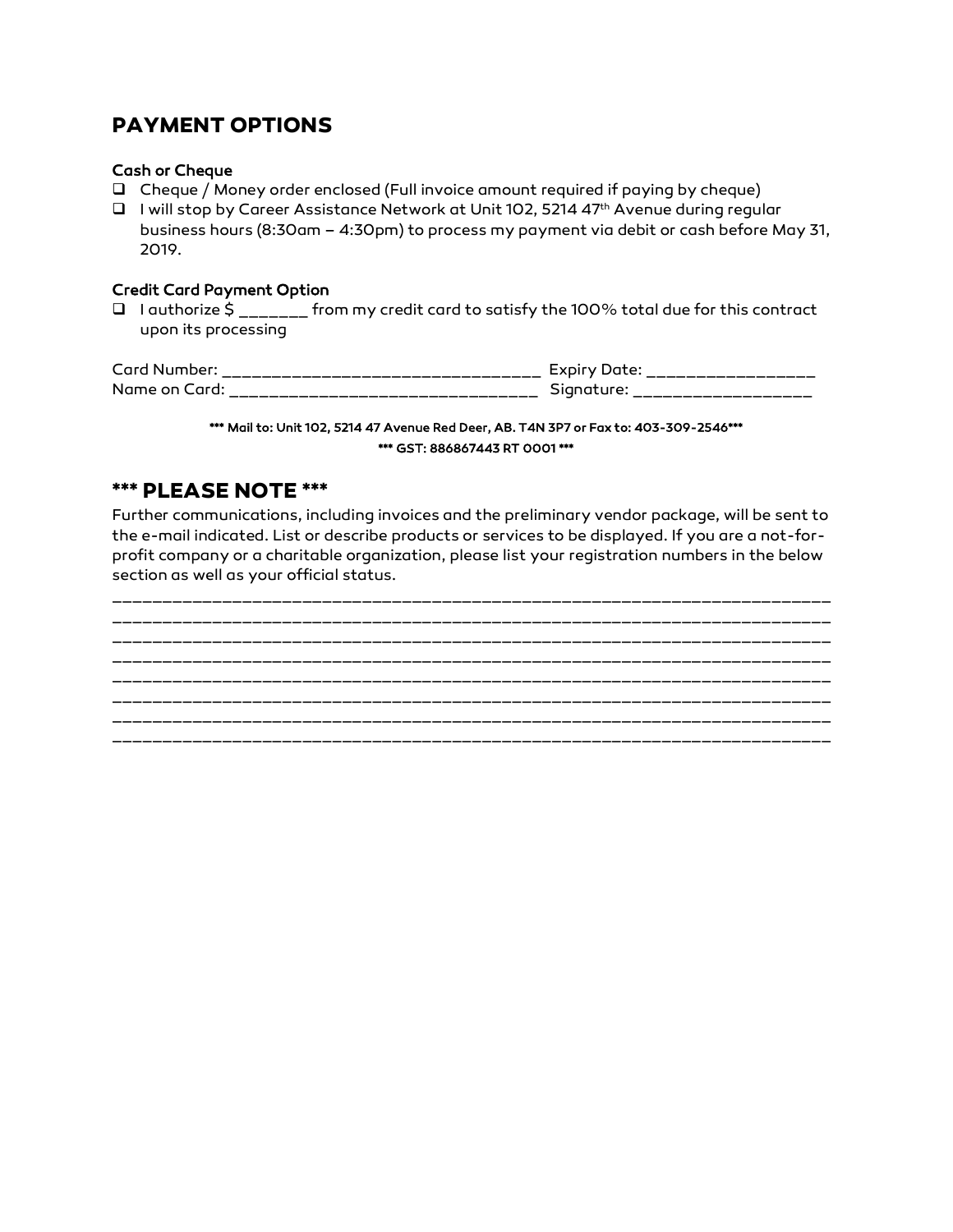## **CONDITIONS OF CONTRACT - EXHIBITOR**

For the purposes of these conditions Spectrum Promotions, a division of Career Assistance Network, shall herein be referred to as Management; the event, event space and event staff shall be referred to as the Show; and the exhibitor shall be referred to as Vendor.

- I. RULES & REGULATIONS: The Vendor agrees to abide by all regulations and rules adopted by Management in the best interest of the Show, and agree that Management shall have the final decision in adopting any rule or regulation deemed necessary prior to, during and after the Show. All Vendors will be required to observe such further rules and regulations as Management may consider it necessary to impose for the success, safety, and well being of the Show, Vendors, and the general public.
- II. LOSS OR DAMAGE: Vendors will be liable for and will indemnify and hold harmless Management from any loss or damages whatsoever suffered by the Show as a result of any loss or damages whatsoever occurring to or suffered by any person or company, including, without limiting the generality of the foregoing, the Vendor, other Vendors, Show Sponsors, Management, the Show, and attendees of the Show (public), either on the said space or elsewhere if said loss or damages arose from, or were in any way connected with Vendor's occupancy of said space. Management assumes no responsibility whatsoever for loss or damage of goods before, during the period of the Show, or after its close. Management is hereby expressly released and discharged from any and all liability from any loss or damages.
- III. FORCE MAJEURE: Management shall not be liable in damages or otherwise for failure to carry out the terms of this agreement in whole or in part where caused directly or indirectly by, or in consequence of fire, storm, flood, war, rebellion, insurrection, riot, civil commotion, strike or by any cause whatsoever beyond the control of Management whether similar to or dissimilar from the causes enumerated herein.
- IV. CANCELLATION: This contract may be cancelled by either party provided written notice is received by the other at least four (4) weeks prior to the first day of the Show, in which case the Vendor will be responsible for 50% of the total contracted amount. If the Vendor cancels after this date the Vendor will be liable for 100% of the total contracted space costs. By cancelling this contract the Vendor forfeits all rights or claims to the allocated space and Management is free to rent it to others and collect the cancellation charge as liquidation damages. Management reserves the right to cancel this contract and to withhold possession of exhibit space if the Vendor fails to perform any material condition of this contract or refuses to abide by the Conditions of Contract, in which case the Vendor shall forfeit as liquidated damages all space rental payments made and any further occupancy of such space.
- V. DATE/VENUE CHANGE: If the Management shall consider it inadvisable to hold the said Show at the time, date and/or place herein provided, Management shall have the right to change the time, date and/or place within the same City, giving the Vendor written notice thereof by e-mail addressed to the e-mail address given herein.
- VI. BOOTH ASSIGMENT: Management reserves the right to alter or change the space assigned to the Vendor. Vendors can request a specific area for their booth but this is not guaranteed by Management or the Show.
- VII. EXCLUSIVITY: Management does not provide Vendors with exclusivity to any one particular product or service unless specifically negotiated in writing through sponsorship.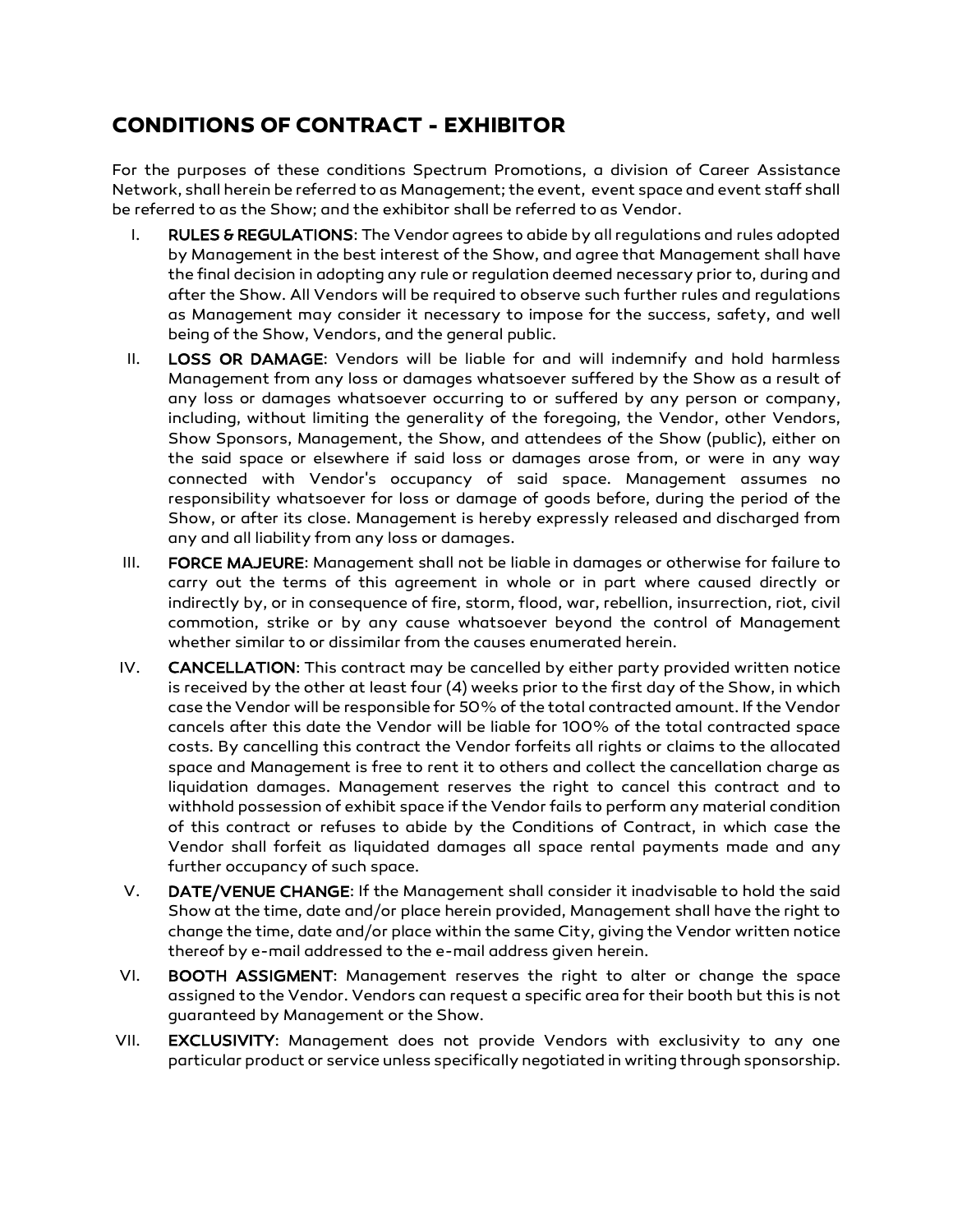- VIII. INSURANCE: The Vendor is responsible for the acquisition and cost of insurance related to their participation in the Show in advance of the Show. Proof of Insurance must be submitted to Management. one week prior to scheduled Show move-in.
- IX. RENTAL OF BOOTH ACCESSORIES: Vendors are responsible to arrange and pay for all rental of booth accessories through Goodkey Show Services. Neither Management nor the Show are responsible the fulfillment, payment or contracts that Vendors make with Goodkey Show Services. Vendors are allowed to provide their own tables and chairs for the Show.
- X. SALE AND SAFETY OF LIVE ANIMALS: Vendors that are licensed to sell live animals may bring live animal to the Show subject the following provisions:
	- i. Vendors must have a license to sell or adopt the animals that they are presenting to the public. A permit number or copy of the license must be available at Management's request.
	- ii. All applicable animals must have recent vaccination, deworming, and vet records at the Show for Management's approval. Animals without recent records will not be allowed to enter the Show premises. Applicable animals include dogs and cats, as well as large animals (horses, cows, etc.)
	- iii. All animals (Including dogs, cats, reptiles, insects, aquatic species, etc.) must be removed from the Show premises at the close of the Show each day. Vendors are liable for all transportation, overnight storage and cost associated with the nightly storage of live animals at a site separate from the Show site.
	- iv. Animals in attendance of the Show must have an appropriate enclosure that is easily accessible to the animal and provides separation from direct public contact. This includes, but is not limited to: cages, kennels, and outdoor heated enclosures. Animals without an appropriate enclosure will not be allowed to enter the Show.
	- v. During the Show, animals must be properly secured when in interaction with the public. This includes leashes and proper handling equipment. Vendors are responsible to ensure that any public handling of an animal is conducted in a manner that maintains the health, safety and wellbeing of the animal.
	- vi. For the safety of the other Vendors, animals and the entertainers in attendance, any and all public that come in direct contact with animals must exercise proper sanitation before and after handling all animals. Vendors are responsible for having sanitizing substances available to the public and must instruct all public to use the material accordingly. Failure to do so will result in immediate revocation of the Vendors booth with no refund.
- XI. SALES OF GOODS AND SERVICES: Vendors are allowed to sell any products that they are licensed to sell subject to the following provisions:
	- i. Products sold by Vendors must be legally allowed for sale in Canada. Any illegal merchandise will be confiscated and turned over the RCMP for proper disposal. The Vendor will also lose their booth for the remainder of the weekend with no refund.
	- ii. Merchandise available cannot be harmful to any of the public or animals in attendance at the Show. Vendors with harmful merchandise will be asked to remove the merchandise. Non-compliance will result in forfeit of the Vendor's both with no refund.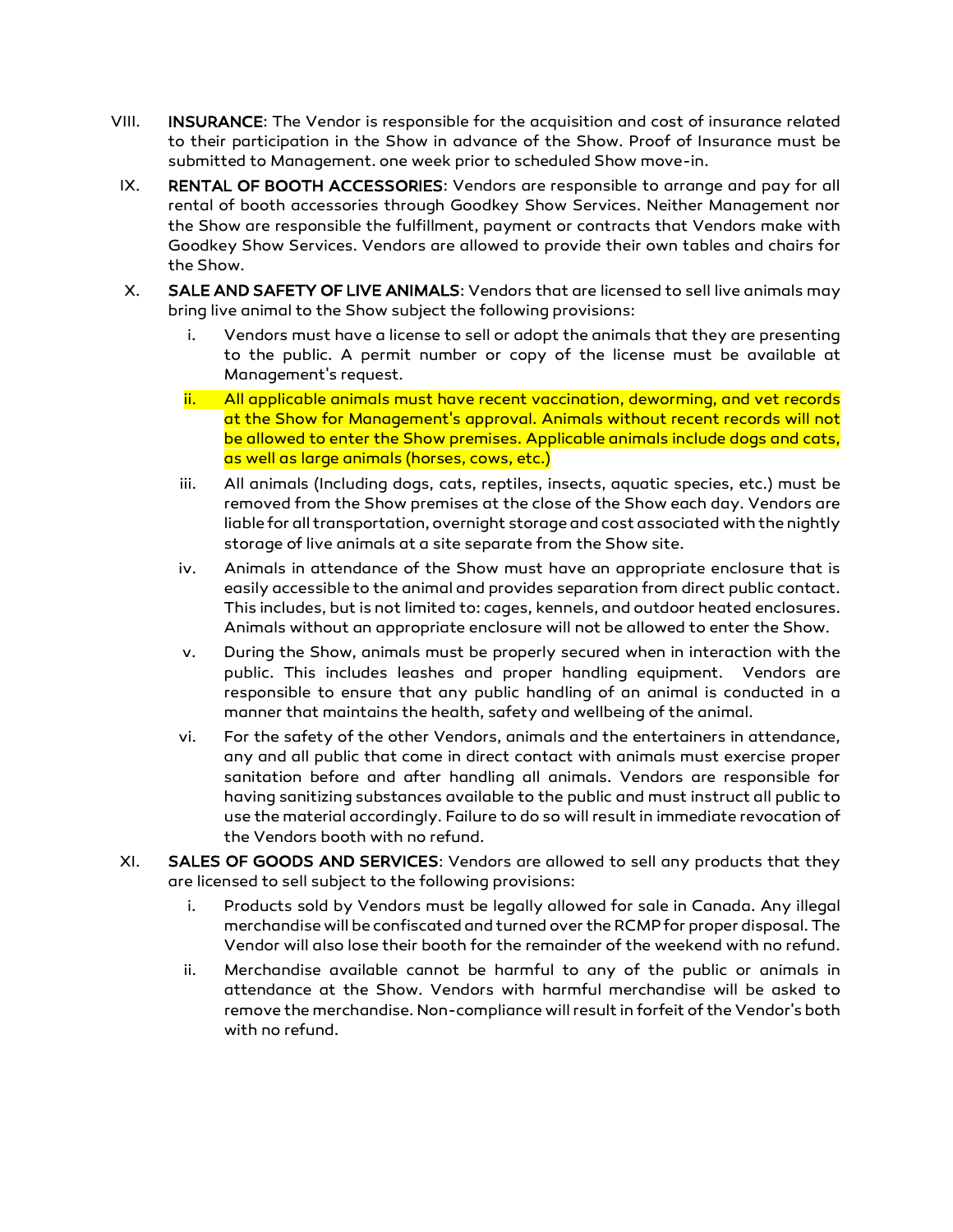- XII. DISPLAY: The Vendor agrees that no display may be dismantled, or goods removed during the entire run of the Show but must remain intact until the closing hour of the last day of the Show. The Vendor also agrees to remove his exhibit, equipment and appurtenances from the Show building by the final move-out time limit, or in the event of failure to do so, the Vendor agrees to pay for such additional costs as may be incurred.
- XIII. ENCROACHMENT: Vendor agrees to confine his presentation within the contracted space only, and within the maximum height of 8 feet to the back of the exhibit and 3 feet at the sides of the exhibit, unless agreed upon in writing with Management in advance of the Show.
- XIV. THIRD PARTY PROMOTION: Vendor agrees to promote only the business(es) registered for and approved by Management. No third party promotion will be permitted without prior authorization by Management, in writing. This includes, but is not limited to, display and any sampling or distribution of materials (ex. business cards, brochures, etc.).
- XV. LIGHTING & ELECTRICAL: All electrical wiring and outlets shall be at the Vendor's expense, unless agreed upon in writing with Management in advance of the Show. All operating electrical equipment used in the exhibit must have C.S.A. or equivalent provincial power authority approval. Goodkey Show Services must be contacted in order to receive power to the booth.
- XVI. SECURITY: Management will provide necessary security for the building during the hours the Show is closed. Vendors must have an individual directly responsible for his own exhibit each day during the hours the Show is open.
- XVII. REMOVAL: Management reserves the right at any time to alter or remove exhibits or any part thereof, including printed materials, product, signs, lights or sound, and to expel Vendors or their personnel if, in Management's opinion, their conduct or presentation is objectionable to other Show participants. Management reserves the right to approve or disapprove of any and all products, materials or displays that are to be carried by the Vendor. The Vendor acknowledges that he is one of many Vendors and agrees to cooperate with the other Vendors and Sponsors and not to interfere with them or create any nuisance to them, the Management, or the people attending the Show. Any dispute among Vendors and/or Sponsors, including any conflict of products, or other materials, shall be settled by the Management, who shall have the final determination as to any such dispute.
- XVIII. UNIONS & LABOUR: The Vendor agrees to observe all union contracts and labour relations in force, agreements between Management, official contractors serving companies and the building in which the Show will take place and according to the labour laws of the jurisdiction in which the building is located.
- XIX. PROMOTIONAL MEASURES: Where an Vendor offers or provides exhibition, raffles, donations, or other promotional measures that require guests to be present at a specified location and time or any other promotion plans, they must first be approved by Management.
- XX. PRIVACY: Vendor agrees to abide by all federal and provincial laws regarding the collection of personal information, including but not limited to, abstaining from the sale or sharing of personal information to a third party.
- XXI. SHIPPING/DELIVERIES: All goods shipped to the Show must be clearly marked with the name of the Show, the name of the Vendor and the number of his space. Goods must not be shipped to the Show for shipping charges to be paid on arrival, as Management will not accept these charges. Management assumes no responsibility for loss or damage to goods before, during the period of the Show, nor after its closing.